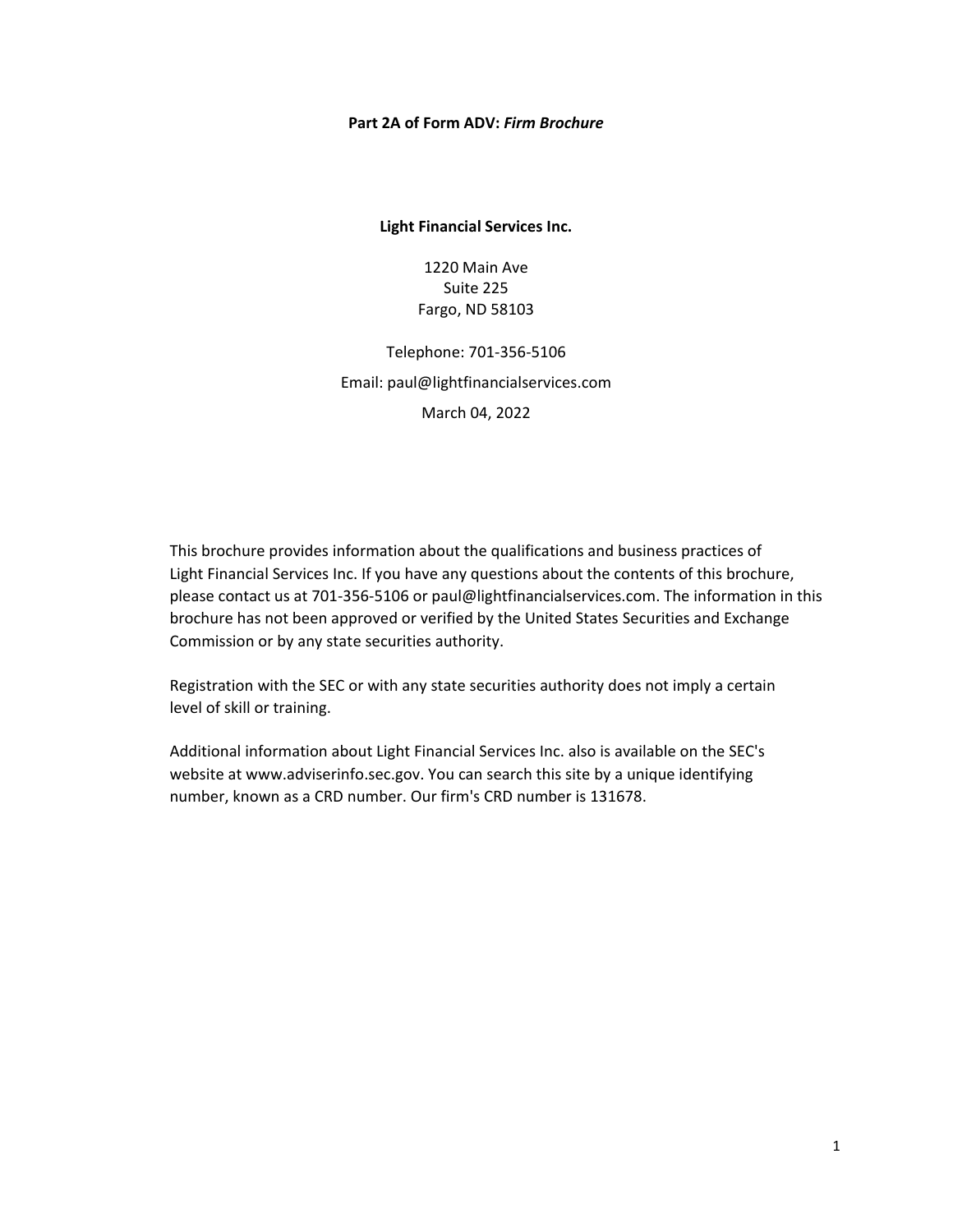## <span id="page-1-0"></span>**Item 2 Material Changes**

Pursuant to SEC rules, Light Financial Services, Inc will ensure that clients receive a summary of any material changes to this and subsequent disclosure brochures within 120 days after the Firm's fiscal year end, December 31. At that time, Light Financial Services, Inc will also offer a copy of its most current disclosure brochure and may also provide other ongoing disclosure information about material changes as necessary. If there are no material changes over the past year, no notices will be sent.

Clients and prospective clients can always receive the most current disclosure brochure for Light Financial Services, Inc at any time by contacting their investment advisor representative.

Since our last annual updating amendment, dated March 30, 2021, we have the following material changes to report:

• The Firm is eligible to register with the SEC and will be switching from State to SEC registration.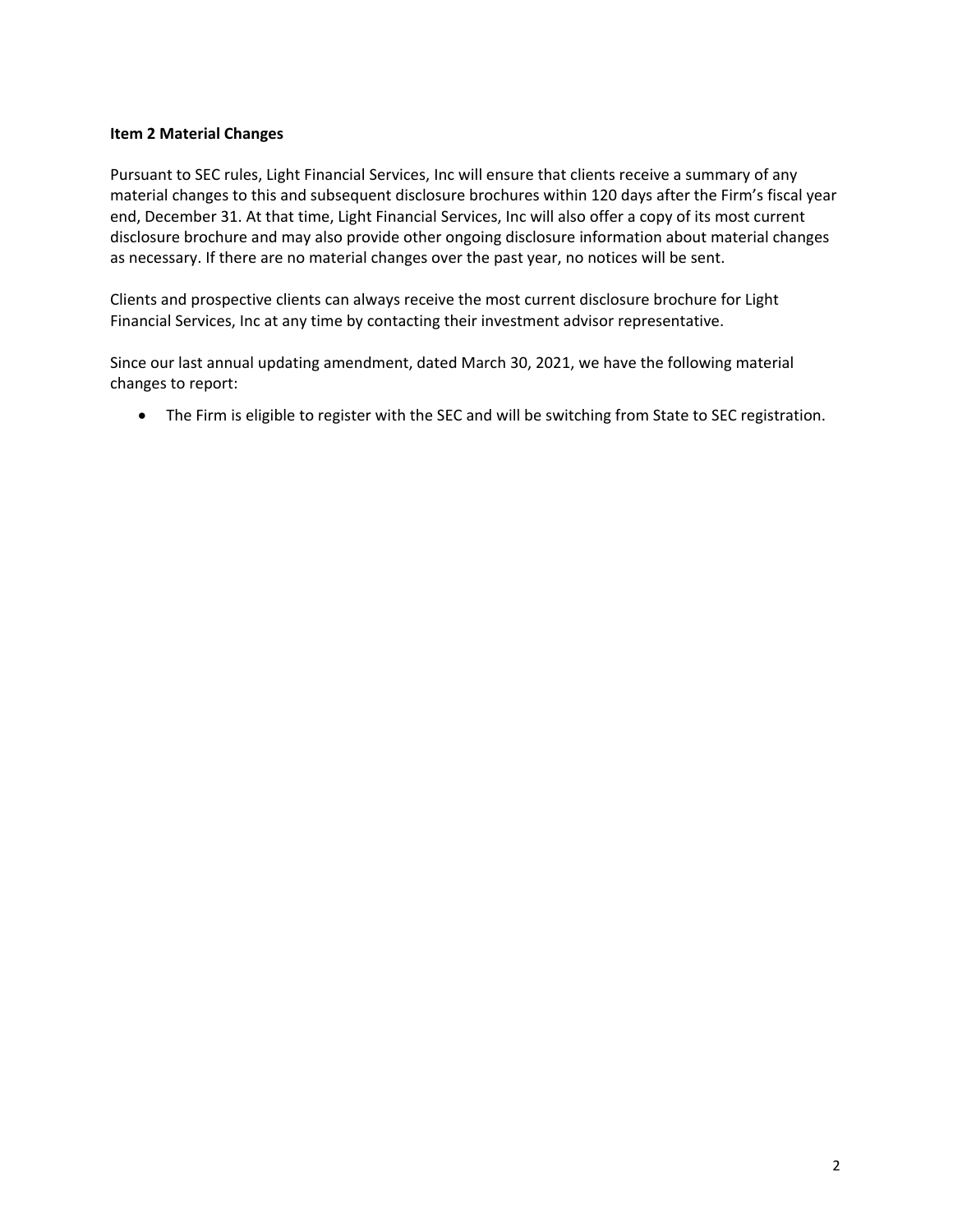# <span id="page-2-0"></span>**Table of Contents**

| Item 11 Code of Ethics, Participation or Interest in Client Transactions and Personal Trading  12 |  |
|---------------------------------------------------------------------------------------------------|--|
|                                                                                                   |  |
|                                                                                                   |  |
|                                                                                                   |  |
|                                                                                                   |  |
|                                                                                                   |  |
|                                                                                                   |  |
|                                                                                                   |  |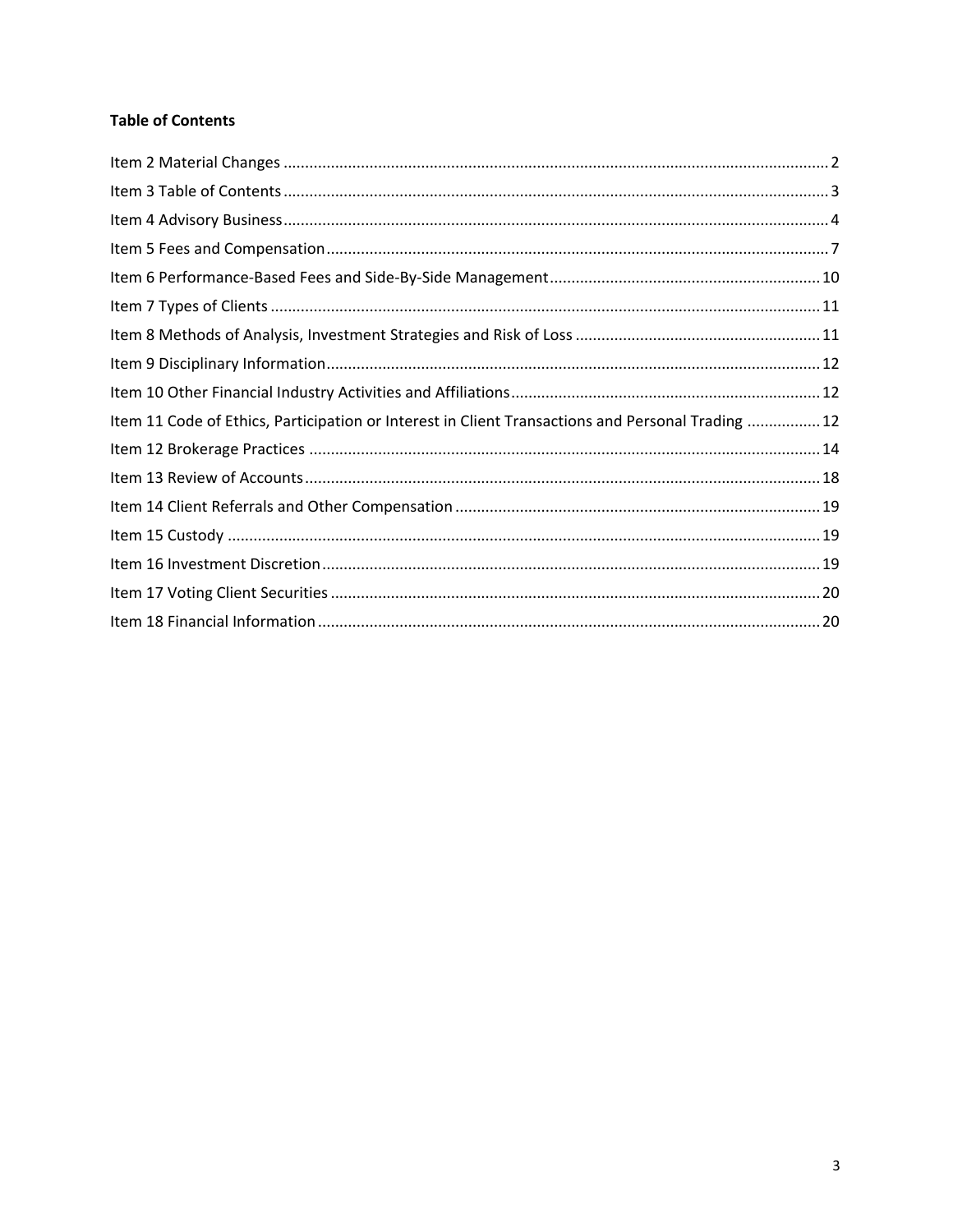## <span id="page-3-0"></span>**Item 4 Advisory Business**

Light Financial Services Inc. is an SEC registered investment adviser with its principal place of business located in North Dakota. Light Financial Services Inc. began conducting business in 2003.

Paul Arthur Light is the President and Chief Compliance Officer.

Light Financial Services Inc. offers the following advisory services to our clients:

## **INDIVIDUAL PORTFOLIO MANAGEMENT**

Our firm provides continuous advice to a client regarding the investment of client funds based on the individual needs of the client. Through personal discussions in which goals and objectives based on a client's particular circumstances are established, we develop a client's risk profile and manage the portfolio based on that strategy. During our data-gathering process, we determine the client's individual objectives, time horizons, risk tolerance, and liquidity needs. As appropriate, we also review and discuss a client's prior investment history, as well as family composition and background.

We manage these advisory accounts on a discretionary or non-discretionary basis. Account supervision is guided by the client's stated objectives (i.e., maximum capital appreciation, growth, income, or growth and income), as well as tax considerations.

Clients may impose reasonable restrictions on investing in certain securities, types of securities, or industry sectors.

Our investment recommendations are not limited to any specific product or service offered by a financial institution and will generally include advice regarding the following investments:

- Certificates of deposit
- Mutual fund shares
- Exchange-listed securities

Dependent on the new account we may also trade existing positions as accommodation.

Because some types of investments involve certain additional degrees of risk, they will only be implemented/recommended when consistent with the client's stated investment objectives, tolerance for risk, liquidity and suitability.

## **MODEL PORTFOLIO MANAGEMENT**

Our firm provides portfolio management services to clients using model asset allocation portfolios. Each model portfolio is designed to meet a particular investment goal. We manage these advisory accounts on a discretionary basis. Account supervision is guided by the client's stated objectives (i.e., maximum capital appreciation, growth, income, or growth and income), as well as tax considerations.

Through personal discussions with the client in which the client's goals and objectives are established,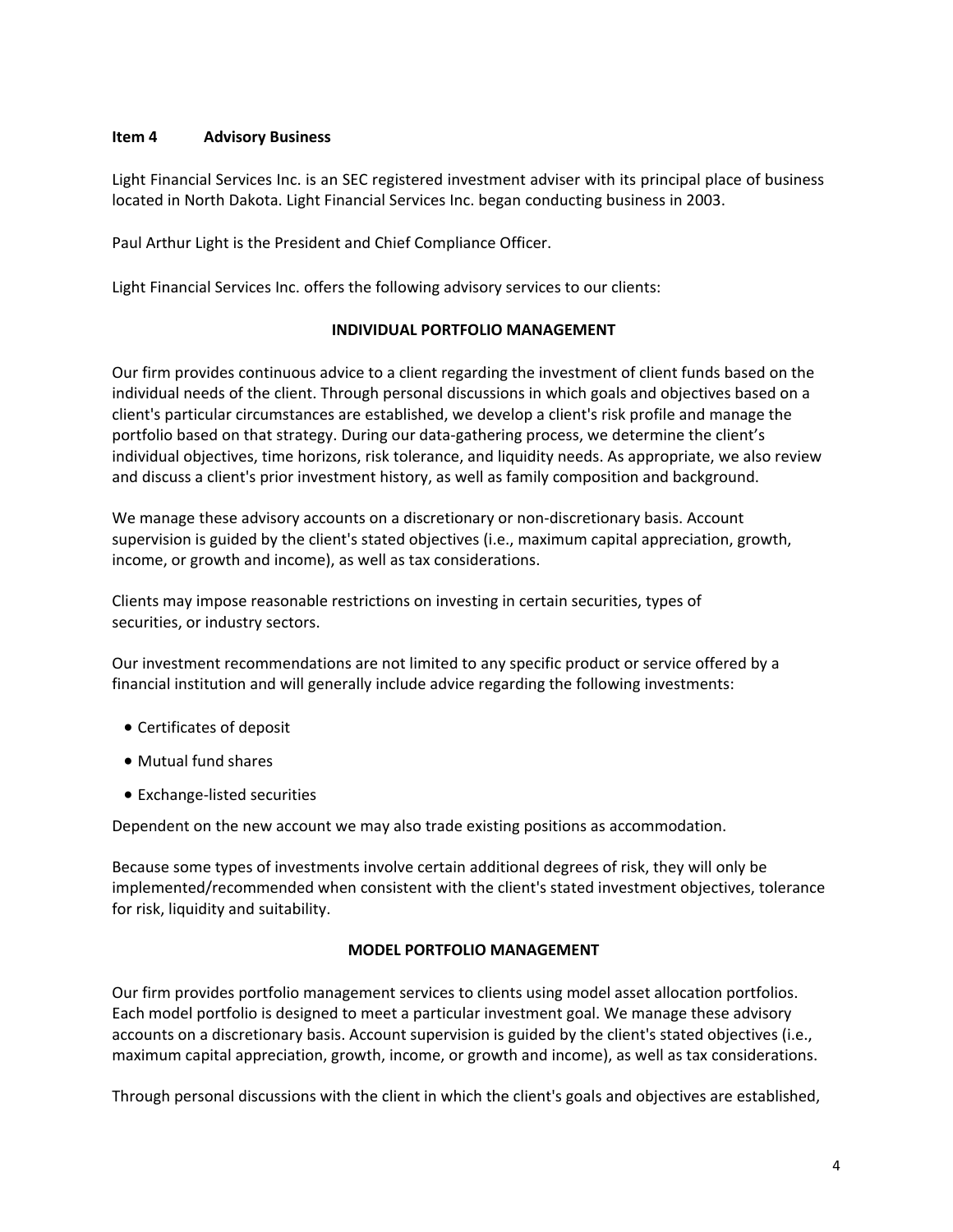we determine if the model portfolio is suitable to the client's circumstances. Once we determine the suitability of the portfolio, the portfolio is managed based on the portfolio's goal, rather than on each client's individual needs. Clients, nevertheless, have the opportunity to place reasonable restrictions on the types of investments to be held in their account.

Clients retain individual ownership of all securities.

Our investment recommendations are not limited to any specific product or service offered by a financial institution and will generally include advice regarding the following investments:

- Exchange-listed securities
- Mutual fund shares

Because some types of investments involve certain additional degrees of risk, they will only be implemented/recommended when consistent with the client's stated investment objectives, tolerance for risk, liquidity and suitability.

To ensure that our initial determination of an appropriate portfolio remains suitable and that the account continues to be managed in a manner consistent with the client's financial circumstances, we will:

- 1. send quarterly written reminders to each Model Portfolio Management Services client requesting any updated information regarding changes in the client's financial situation and investment objectives;
- 2. at least annually, contact each participating client to determine whether there have been any changes in the client's financial situation or investment objectives, and whether the client wishes to impose investment restrictions or modify existing restrictions;
- 3. be reasonably available to consult with the client; and
- 4. maintain client suitability information in each client's file.

## **ORION WRAP FEE PROGRAM**

Light Financial Services Inc. provides access to a wrap program offered and managed by third parties referred to as the Orion Wrap Fee Program. This Wrap Fee Program which Light Financial Services Inc. has entered an agreement with Orion Portfolio Solutions ("Orion") is available to our clients.

Wrap fee program services generally begin with Light Financial Services obtaining the necessary financial data from our clients to assist with setting an appropriate investment objective, determining the suitability of the program and in opening an account with Orion. Depending on the particular program, Light Financial Service may also assist our clients with selecting asset allocation models comprised of mutual funds or exchange-traded funds ("Strategists Models") managed by a group of third-party independent money managers ("Strategists") responsible for providing discretionary asset management services. The Strategists are granted client authority through the Orion client agreement to purchase and sell securities on a discretionary or non-discretionary basis pursuant to investment objective chosen by our clients. In doing so, the Strategists typically construct various model investment portfolios that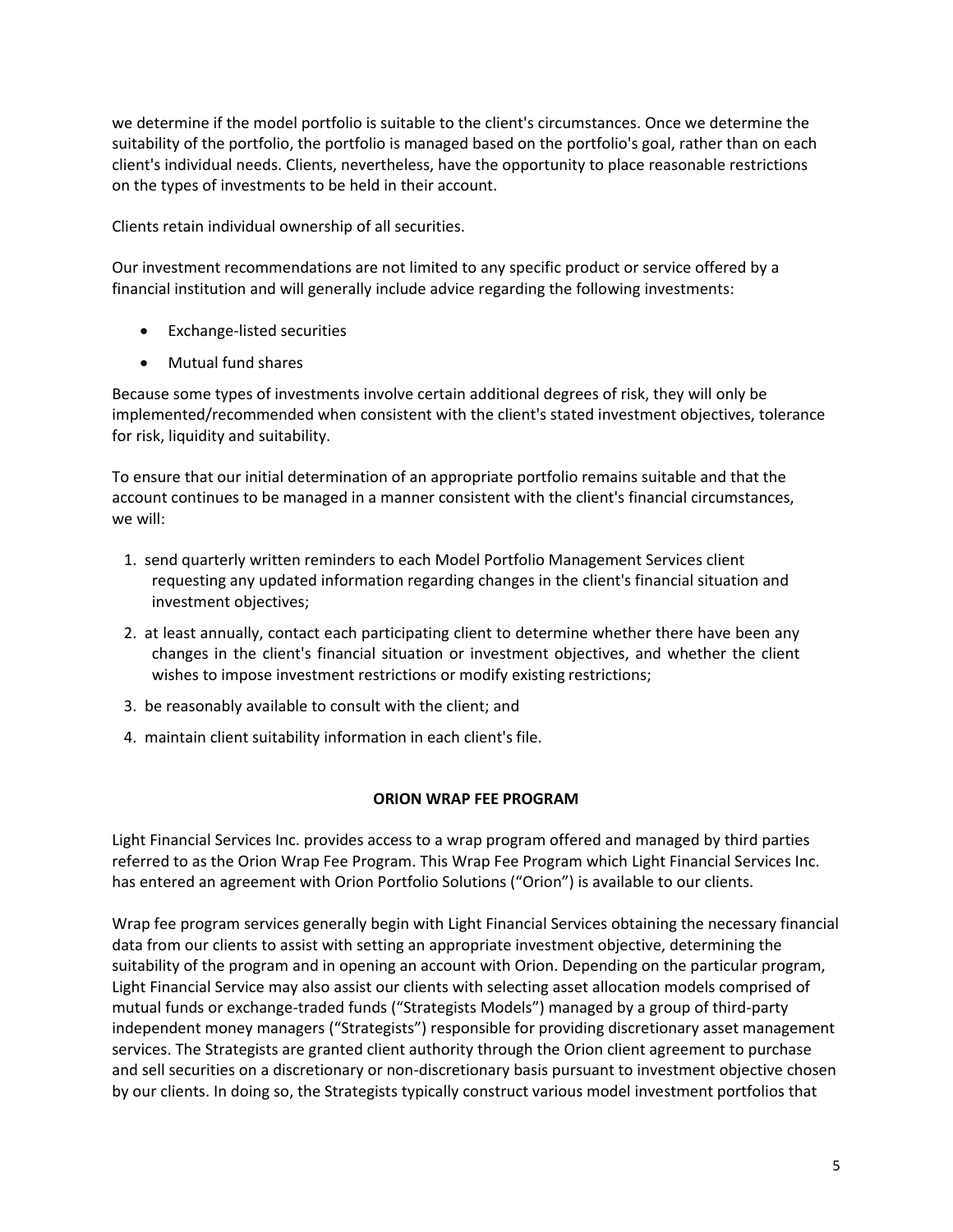are managed according to specific investment strategies associated with the respective models, and that are not generally customized for individual clients (subject to our client's ability to request reasonable investment restrictions on investing in securities or other special accommodations that may be made). In addition to portfolio management services, Orion will also generally arrange for custody of client assets, trade execution, cashiering services, and such other services as outlined in their separate client agreement and Brochure.

These Wrap Fee Programs are subject to review by Light Financial Services Inc.'s standards for inclusion as a wrap fee program offered to our clients and are subject to future change.

Since the wrap fee program services provided by Orion are unique, our clients should carefully review the applicable Brochure, client agreement and other account paperwork for more detailed information about the services provided by Orion, including without limitation, a description of the Orion's background, investment strategies, fees, custody arrangements, conflicts of interest, and other relevant information regarding the TAMP sponsor's services and business practices.

# **Further detail regarding Orion's Wrap Fee Programs is provided in Orion Portfolio Solutions, Appendix 1 of Form ADV Part 2A, The Wrap Brochure.**

## **FINANCIAL PLANNING**

We provide financial planning services. Financial planning is a comprehensive evaluation of a client's current and future financial state by using currently known variables to predict future cash flows, asset values and withdrawal plans. Through the financial planning process, all questions, information and analysis are considered as they impact and are impacted by the entire financial and life situation of the client. Clients purchasing this service receive a written report which provides the client with a detailed financial plan designed to assist the client achieve his or her financial goals and objectives.

In general, the financial plan can address any or all of the following areas:

- PERSONAL: We review family records, budgeting, personal liability, estate information and financial goals.
- TAX & CASH FLOW: We analyze the client's income tax and spending and planning for past, current and future years; then illustrate the impact of various investments on the client's current income tax and future tax liability.
- INVESTMENTS: We analyze investment alternatives and their effect on the client's portfolio.
- INSURANCE: We review existing policies to ensure proper coverage for life, health, disability, long-term care, liability, home and automobile.
- RETIREMENT: We analyze current strategies and investment plans to help the client achieve his or her retirement goals.
- DEATH & DISABILITY: We review the client's cash needs at death, income needs of surviving dependents, estate planning and disability income.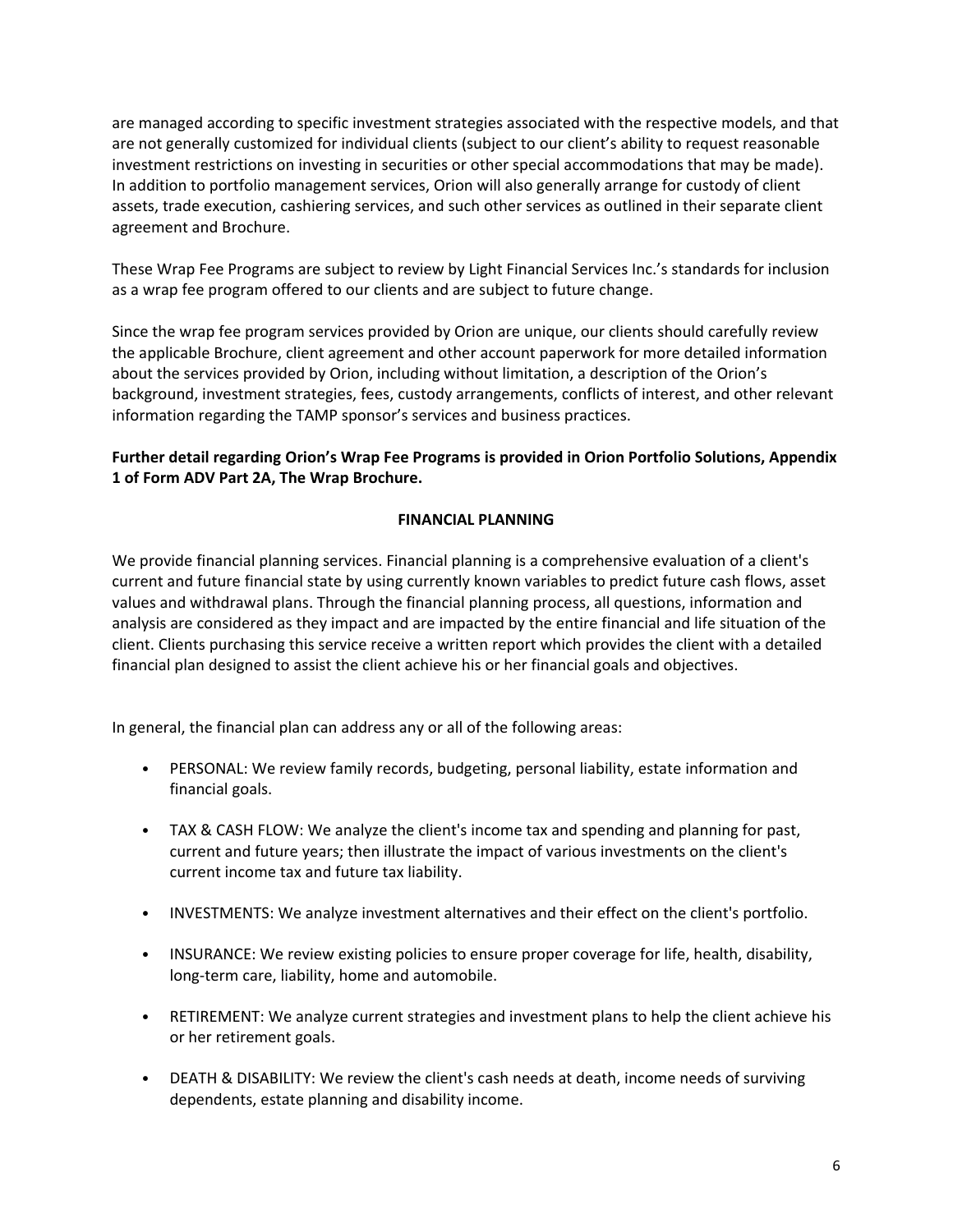• ESTATE: We assist the client in assessing and developing long-term strategies, including as appropriate, living trusts, wills, review estate tax, powers of attorney, asset protection plans, nursing homes, Medicaid and elder law.

We gather required information through in-depth personal interviews. Information gathered includes the client's current financial status, tax status, future goals, returns objectives and attitudes towards risk. We carefully review documents supplied by the client and generally prepare a written report. Should the client choose to implement the recommendations contained in the plan, we suggest the client work closely with his/her attorney, accountant, insurance agent, and/or stockbroker. Implementation of financial plan recommendations is entirely at the client's discretion.

We also provide general non-securities advice on topics that may include tax and budgetary planning, estate planning and business planning.

Financial Planning recommendations are not limited to any specific product or service offered by a financial institution are generic in nature and will generally include advice regarding the following investments:

- Exchange Traded Funds ("ETF")
- Certificates of deposit
- Mutual fund shares

Typically the financial plan is presented to the client within six months of the contract date, provided that all information needed to prepare the financial plan has been promptly provided.

#### **CONSULTING SERVICES**

Clients can also receive investment advice on a more focused basis. This may include advice on only an isolated area(s) of concern such as estate planning, retirement planning, or any other specific topic. We also provide specific consultation and administrative services regarding investment and financial concerns of the client.

Consulting recommendations are not limited to any specific product or service offered by a brokerdealer or insurance company. All recommendations are of a generic nature.

#### **AMOUNT OF MANAGED ASSETS**

As of December 31, 2021, we were actively managing \$109,618,120 of clients' assets on a discretionary basis, plus \$912,044 of clients' assets on a non-discretionary basis.

#### <span id="page-6-0"></span>**Item 5 Fees and Compensation**

#### **PORTFOLIO MANAGEMENT SERVICES FEES**

Our annual fees for Portfolio Management Services are based upon a percentage of assets under management and generally range from 0.25% to 1.50%.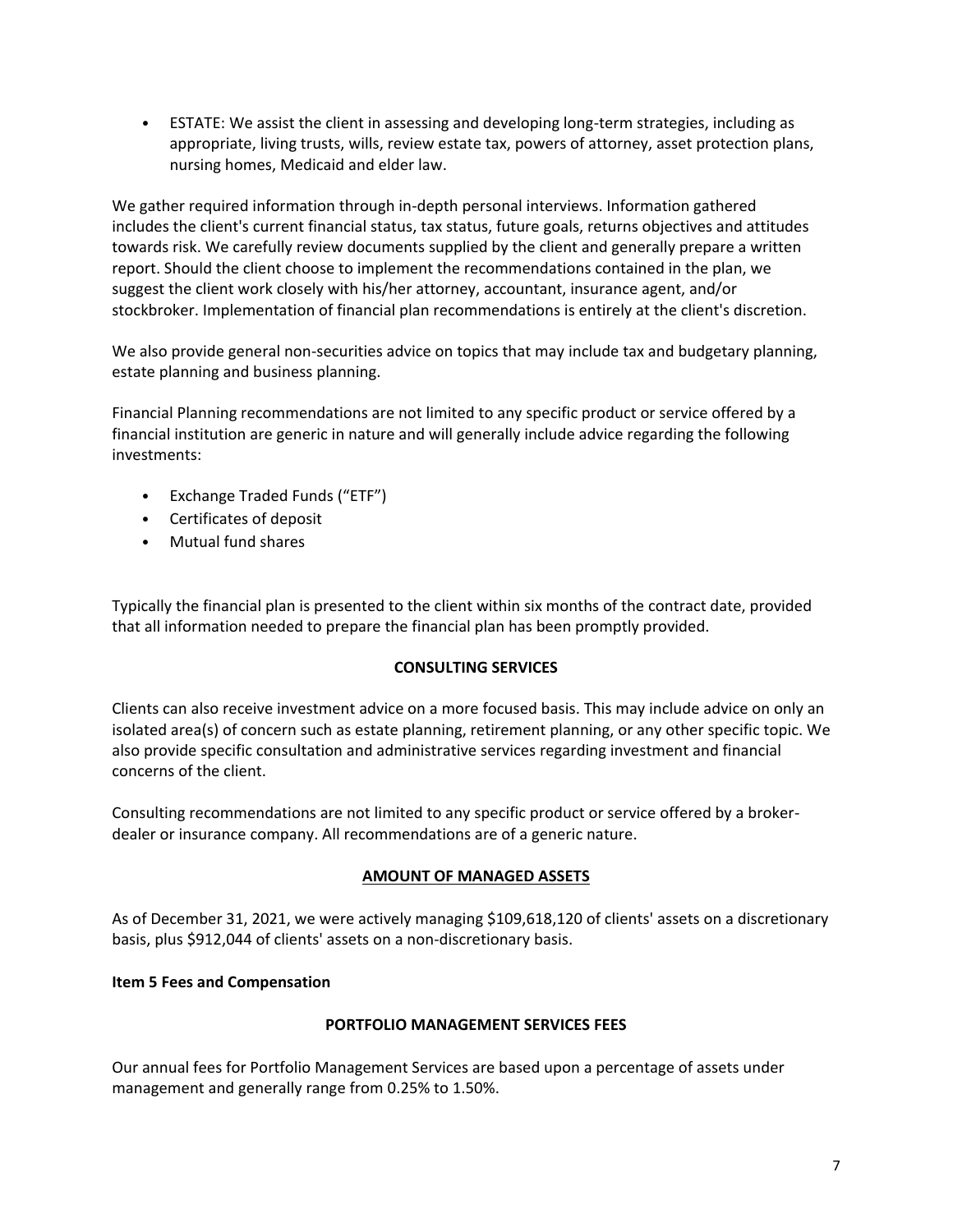*Limited Negotiability of Advisory Fees*: Although Light Financial Services, Inc. has established the aforementioned fee schedule, we retain the discretion to negotiate alternative fees on a client-byclient basis. Client facts, circumstances and needs are considered in determining the fee schedule. These include the complexity of the client, assets to be placed under management, anticipated future additional assets; related accounts; portfolio style, account composition, reports, among other factors. The specific annual fee schedule is identified in the contract between the adviser and each client.

We may group certain related client accounts for the purposes of achieving the minimum account size requirements and determining the annualized fee.

Discounts, not generally available to our advisory clients, may be offered to family members and friends of associated persons of our firm.

# **MODEL PORTFOLIO MANAGEMENT FEES**

Our annual fees for Model Portfolio Management Services are based upon a percentage of assets under management and generally range from 0.25% to 1.50%.

*Limited Negotiability of Advisory Fees*: Although Light Financial Services, Inc. has established the aforementioned fee schedule(s), we retain the discretion to negotiate alternative fees on a client-byclient basis. Client facts, circumstances and needs are considered in determining the fee schedule. These include the complexity of the client, assets to be placed under management, anticipated future additional assets; related accounts; portfolio style, account composition, reports, among other factors. The specific annual fee schedule is identified in the contract between the adviser and each client.

We may group certain related client accounts for the purposes of achieving the minimum account size requirements and determining the annualized fee.

Discounts, not generally available to our advisory clients, may be offered to family members and friends of associated persons of our firm.

## **ORION WRAP FEE PROGRAM**

Light Financial Services, Inc.'s fee is determined based on the nature of the services being provided and the complexity of each client's circumstances. All fees are agreed upon prior to entering into a contract with any client, 0.25% to 1.50%. Fees for Orion's services include Administration Fees, Account Maintenance Fees, Termination Fees, Strategist Fees, and Trading and Custody Fees. Administration fees are charged based on a percentage of your assets under management. Fees will be deducted from your account monthly in arrears. Unless indicated, fees are based on the average daily account balance ("ADB") for the previous month. If your account was not open for the entire month, then the fee will be pro-rated.

Clients should carefully review all fees charged by Orion, Light Financial Services Inc., and any funds you are invested in to fully understand the total amount of fees that are paid. It is your responsibility to verify the accuracy of the fee charged to your account. The fee Orion collects will appear on your custodial statement, though the custodian does not determine whether the fee has been properly calculated. In addition, a fee summary is available to you through the Orion on a monthly basis. Fees charged by Orion are separate and distinct from fees and expenses charged by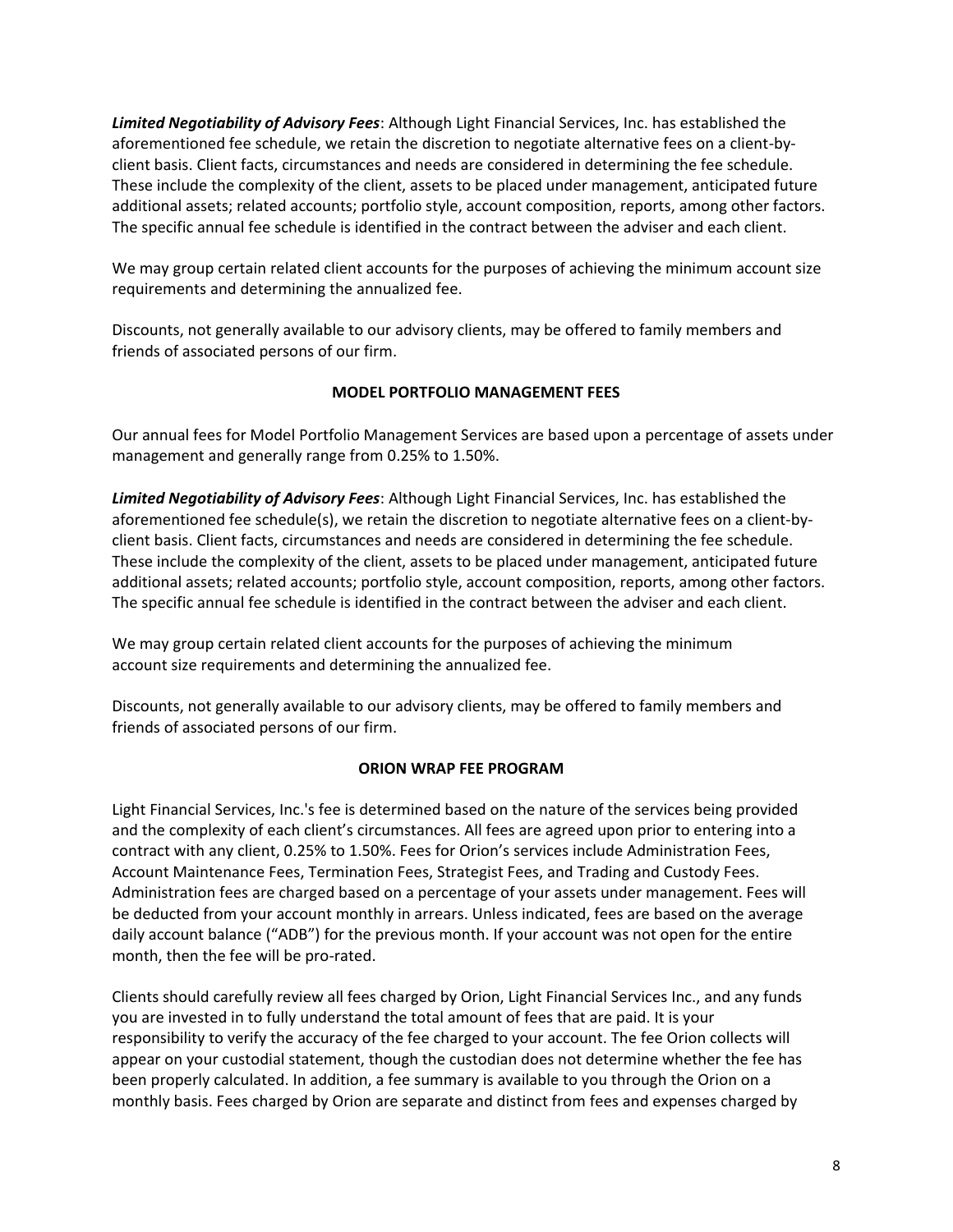Light Financial Services, Inc., mutual funds or ETFs traded within the wrap program. A description of mutual fund or ETF fees and expenses are available in each fund's prospectus.

Our service may be terminated by either party in accordance with the Orion Terms of Services and Use Agreement.

The client is responsible to pay for services rendered until the termination of the agreement. The fees listed in the Orion Terms of Services and Use Agreement are their standard rates. Fees may vary by custodian.

**Further detail regarding fees for Orion's Wrap Fee Programs are provided in Orion Portfolio Solutions, Appendix 1 of Form ADV Part 2A, The Wrap Brochure.**

# **FINANCIAL PLANNING FEES**

Our Financial Planning fees are calculated and charged on a fixed fee basis, typically ranging from \$750 to \$7,500, depending on the specific arrangement reached with the client.

We may request a retainer upon completion of our initial fact-finding session with theclient; however, advance payment will never exceed \$1,200 for work that will not be completed within six months. The balance is due upon completion of the plan.

*Financial Planning Fee Offset:* Light Financial Services, Inc. reserves the discretion to reduce or waive the minimum fixed fee if a financial planning client chooses to engage us for our Portfolio Management Services.

## **CONSULTING SERVICES FEES**

Light Financial Services, Inc.'s Consulting Services fee is determined based on the nature of the services being provided and the complexity of each client's circumstances. All fees are agreed upon prior to entering into a contract with any client.

Our Consulting Services fee is a flat cost estimated by the total hours determined at the start of the advisory relationship and based on the complexity of the engagement.

## **GENERAL INFORMATION**

*Termination of the Advisory Relationship*: A client agreement may be canceled at any time, by either party, for any reason upon receipt of 30 days written notice. Upon termination of any account, any prepaid, unearned fees will be promptly refunded.

*Minimum Assets Under Management*: There are no set minimum assets under management required for this service, it is determined on a case-by-case basis. However, we will not enter an investment adviser relationship with a prospective client whose investment objectives may be considered incompatible with our investment philosophy or strategies, or where the prospective client seeks to impose unduly restrictive investment guidelines.

*Mutual Fund Fees*: All fees paid to Light Financial Services Inc. for investment advisory services are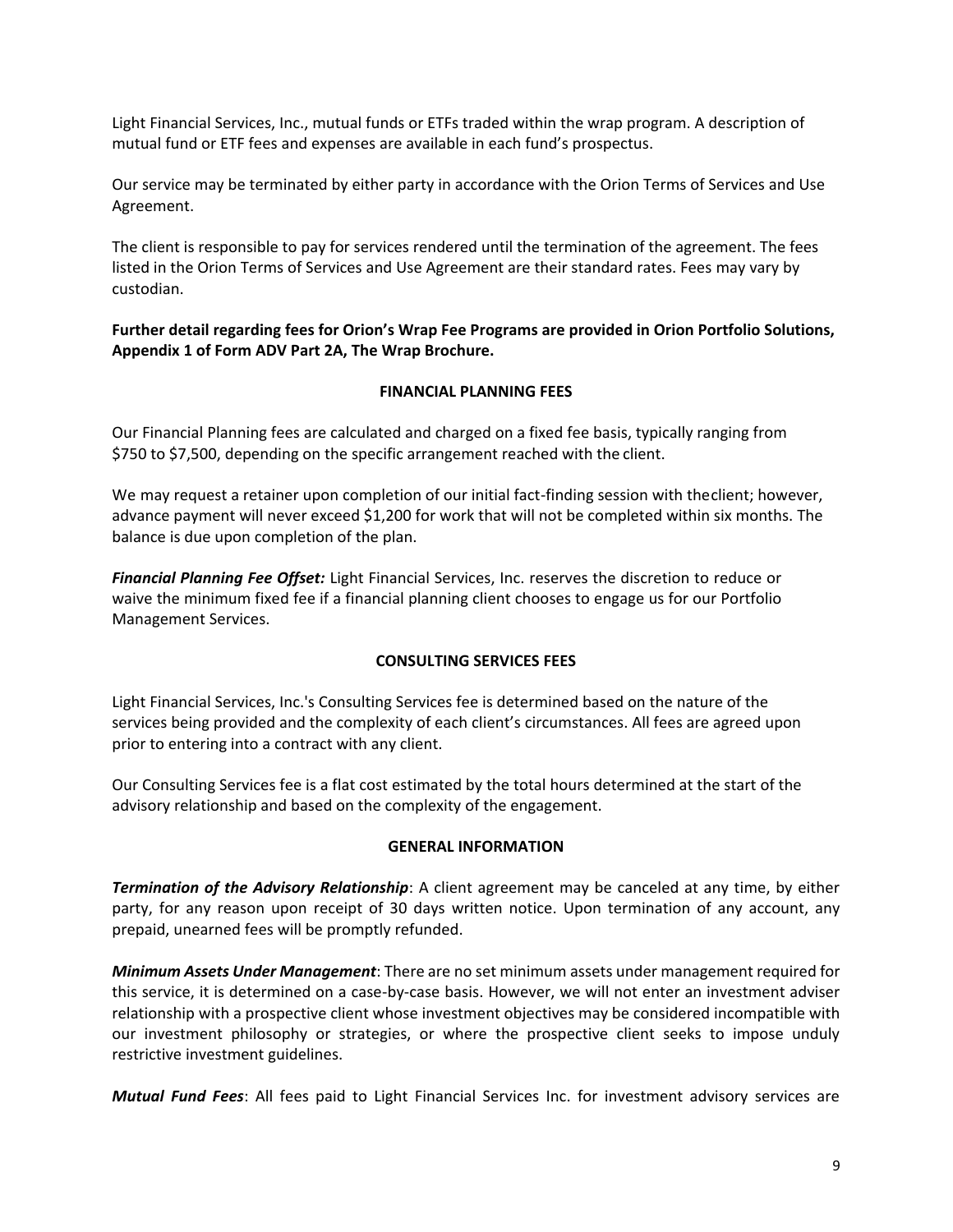separate and distinct from the fees and expenses charged by mutual funds and/or ETFs to their shareholders. These fees and expenses are described in each fund's prospectus. These fees will generally include a management fee, other fund expenses, and a possible distribution fee. If the fund also imposes sales charges, a client may pay an initial or deferred sales charge. A client could invest in a mutual fund directly, without our services. In that case, the client would not receive the services provided by our firm which are designed, among other things, to assist the client in determining which mutual fund or funds are most appropriate to each client's financial condition and objectives. Accordingly, the client should review both the fees charged by the funds and our fees to fully understand the total amount of fees to be paid by the client and to thereby evaluate the advisory services being provided.

*Wrap Fee Programs and Separately Managed Account Fees*: Clients participating in separately managed account programs may be charged various program fees in addition to the advisory fee charged by our firm. Such fees may include the investment advisory fees of the independent advisers, which may be charged as part of a wrap fee arrangement. In a wrap fee arrangement, clients pay a single fee for advisory, brokerage and custodial services. Client's portfolio transactions may be executed without commission charge in a wrap fee arrangement. In evaluating such an arrangement, the client should also consider that, depending upon the level of the wrap fee charged by the broker-dealer, the amount of portfolio activity in the client's account, and other factors, the wrap fee may or may not exceed the aggregate cost of such services if they were to be provided separately. We will review with clients any separate program fees that may be charged to clients.

*Additional Fees and Expenses*: In addition to our advisory fees, clients are also responsible for the fees and expenses charged by custodians and imposed by broker dealers, including, but not limited to, any transaction charges imposed by a broker dealer with which an independent investment manager effects transactions for the client's account(s). Please refer to the "Brokerage Practices" section (Item 12) of this Form ADV for additional information.

*ERISA Accounts*: Light Financial Services, Inc. is deemed to be a fiduciary to advisory clients that are employee benefit plans or individual retirement accounts (IRAs) pursuant to the Employee Retirement Income and Securities Act ("ERISA"), and regulations under the Internal Revenue Code of 1986 (the "Code"), respectively. As such, our firm is subject to specific duties and obligations under ERISA and the Internal Revenue Code that include among other things, restrictions concerning certain forms of compensation. To avoid engaging in prohibited transactions, Light Financial Services, Inc. may only charge fees for investment advice about products for which our firm and/or our related persons do notreceive any commissions or 12b-1 fees, or conversely, investment advice about products for which our firm and/or our related persons receive commissions or 12b-1 fees, however, only when such fees are used to offset Light Financial Services, Inc.'s advisory fees.

*Advisory Fees in General*: Clients should note that similar advisory services may (or may not) be available from other registered (or unregistered) investment advisers for similar or lower fees.

*Limited Prepayment of Fees*: Under no circumstances do we require or solicit payment of fees in excess of \$1,200 more than six months in advance of services rendered.

## <span id="page-9-0"></span>**Item 6 Performance-Based Fees and Side-By-Side Management**

Light Financial Services Inc. does not charge performance-based fees.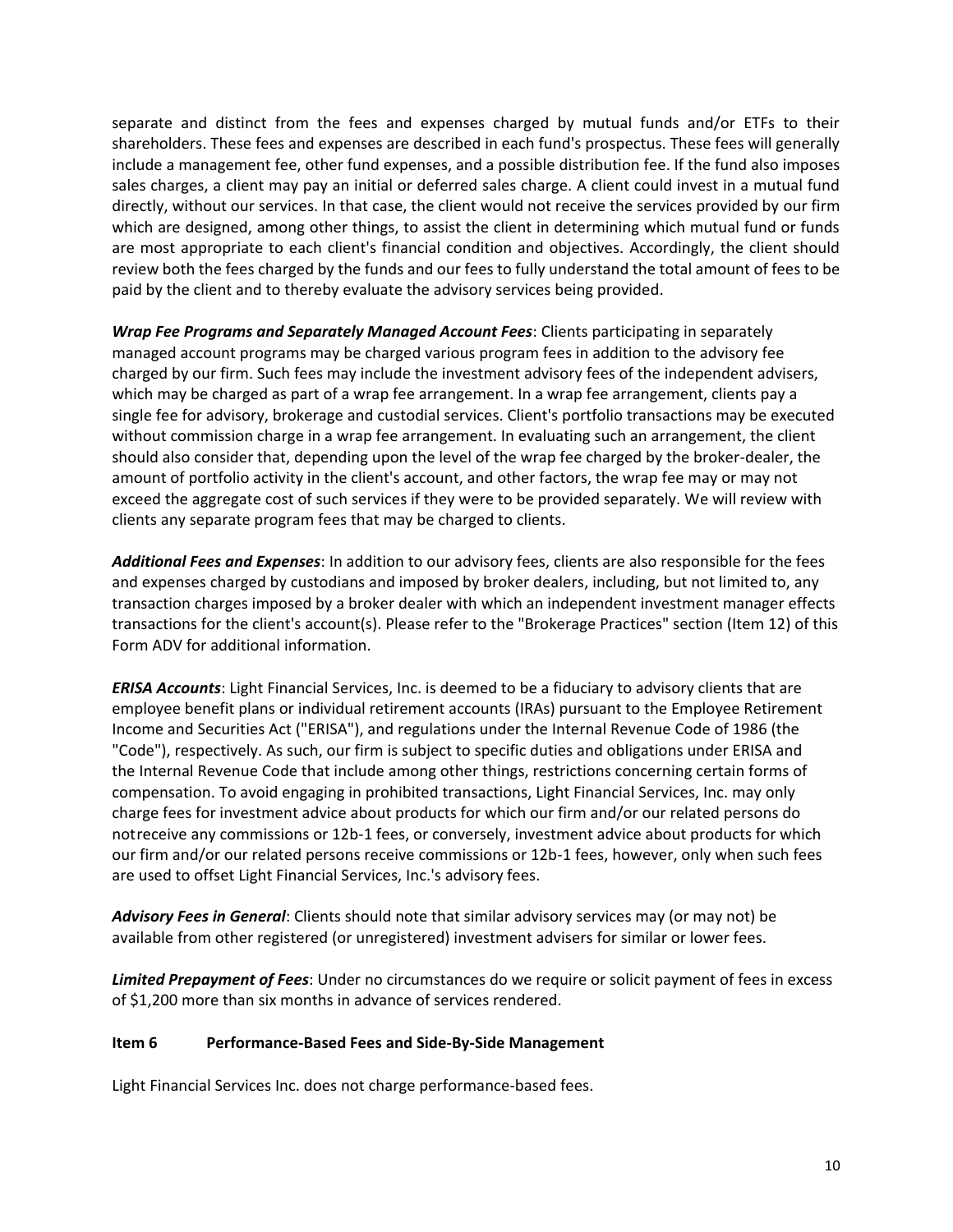## <span id="page-10-0"></span>**Item 7 Types of Clients**

Light Financial Services Inc. provides advisory services to the following types of clients:

- Individuals (other than high net worth individuals)
- High net worth individuals
- Pension and profit-sharing plans (other than plan participants)
- Charitable organizations
- Corporations or other businesses not listed above

#### <span id="page-10-1"></span>**Item 8 Methods of Analysis, Investment Strategies and Risk of Loss**

#### **METHODS OF ANALYSIS**

We use the following methods of analysis in formulating our investment advice and/or managing client assets:

*Asset Allocation.* Rather than focusing primarily on securities selection, we attempt to identify an appropriate ratio of securities, fixed income, and cash suitable to the client's investment goals and risk tolerance.

A risk of asset allocation is that the client may not participate in sharp increases in a particular security, industry or market sector. Another risk is that the ratio of securities, fixed income, and cash will change over time due to stock and market movements and, if not corrected, will no longer be appropriate for the client's goals.

*Mutual Fund and/or ETF Analysis.* We look at the experience and track record of the manager of the mutual fund or ETF in an attempt to determine if that manager has demonstrated an ability to invest over a period of time and in different economic conditions. We also look at the underlying assets in a mutual fund or ETF in an attempt to determine if there is significant overlap in the underlying investments held in another fund(s) in the client's portfolio. We also monitor the funds or ETFs in an attempt to determine if they are continuing to follow their stated investment strategy.

A risk of mutual fund and/or ETF analysis is that, as in all securities investments, past performance does not guarantee future results. A manager who has been successful may not be able to replicate that success in the future. In addition, as we do not control the underlying investments in a fund or ETF, managers of different funds held by the client may purchase the same security, increasing the risk to the client if that security were to fall in value. There is also a risk that a manager may deviate from the stated investment mandate or strategy of the fund or ETF, which could make the holding(s) less suitable for the client's portfolio.

*Risks for all forms of analysis.* Our securities analysis methods rely on the assumption that the companies whose securities we purchase and sell, the rating agencies that review these securities, and other publicly-available sources of information about these securities, are providing accurate and unbiased data. While we are alert to indications that data may be incorrect, there is always a risk that our analysis may be compromised by inaccurate or misleading information.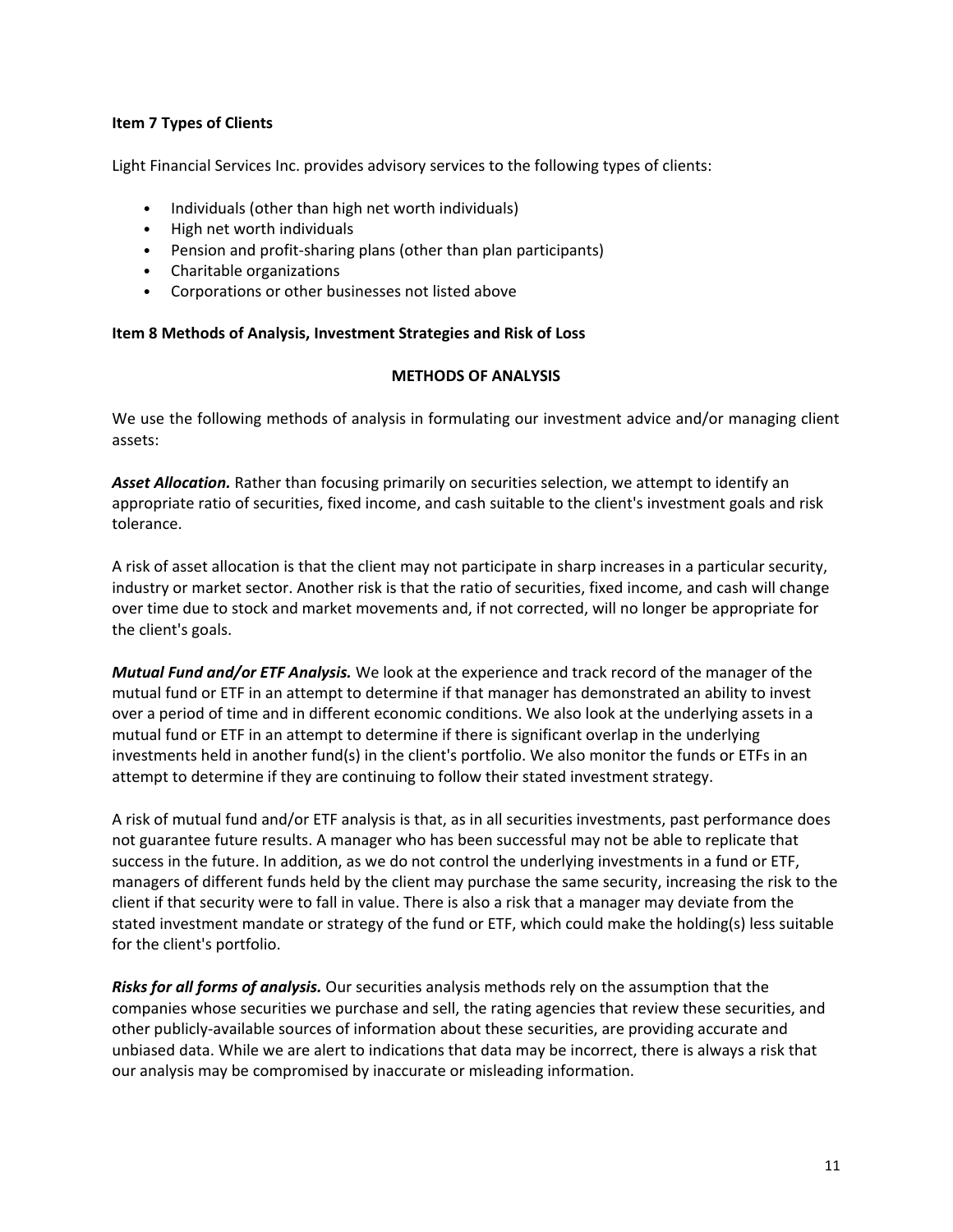# *INVESTMENT STRATEGIES*

We use the following strategy in managing client accounts, provided that such strategy is appropriate to the needs of the client and consistent with the client's investment objectives, risk tolerance, and time horizons, among other considerations:

*Long-term purchases.* We purchase securities with the idea of holding them in the client's account for a year or longer. Typically we employ this strategy when:

- we believe the securities to be currently undervalued, and/or
- we want exposure to a particular asset class over time, regardless of the current projection for this class.

A risk in a long-term purchase strategy is that by holding the security for this length of time, we may not take advantage of short-term gains that could be profitable to a client. Moreover, if our predictions are incorrect, a security may decline sharply in value before we make the decision to sell.

*Risk of Loss.* Securities investments are not guaranteed and you may lose money on your investments. We ask that you work with us to help us understand your tolerance for risk.

#### <span id="page-11-0"></span>**Item 9 Disciplinary Information**

We are required to disclose any legal or disciplinary events that are material to a client's or prospective client's evaluation of our advisory business or the integrity of our management.

Our firm and our management personnel have no reportable disciplinary events to disclose.

## <span id="page-11-1"></span>**Item 10 Other Financial Industry Activities and Affiliations**

Our firm and our related persons are not engaged in other financial industry activities and have no other industry affiliations.

#### <span id="page-11-2"></span>**Item 11 Code of Ethics, Participation or Interest in Client Transactions and Personal Trading**

Our firm has adopted a Code of Ethics which sets forth high ethical standards of business conduct that we require of our employees, including compliance with applicable federal securities laws.

Light Financial Services Inc. and our personnel owe a duty of loyalty, fairness and good faith towards our clients, and have an obligation to adhere not only to the specific provisions of the Code of Ethics but to the general principles that guide the Code.

Our Code of Ethics includes policies and procedures for the review of quarterly securities transactions reports as well as initial and annual securities holdings reports that must be submitted by the firm's access persons. Among other things, our Code of Ethics also requires the prior approval of any acquisition of securities in a limited offering (e.g., private placement) or an initial public offering. Our code also provides for oversight, enforcement and recordkeeping provisions.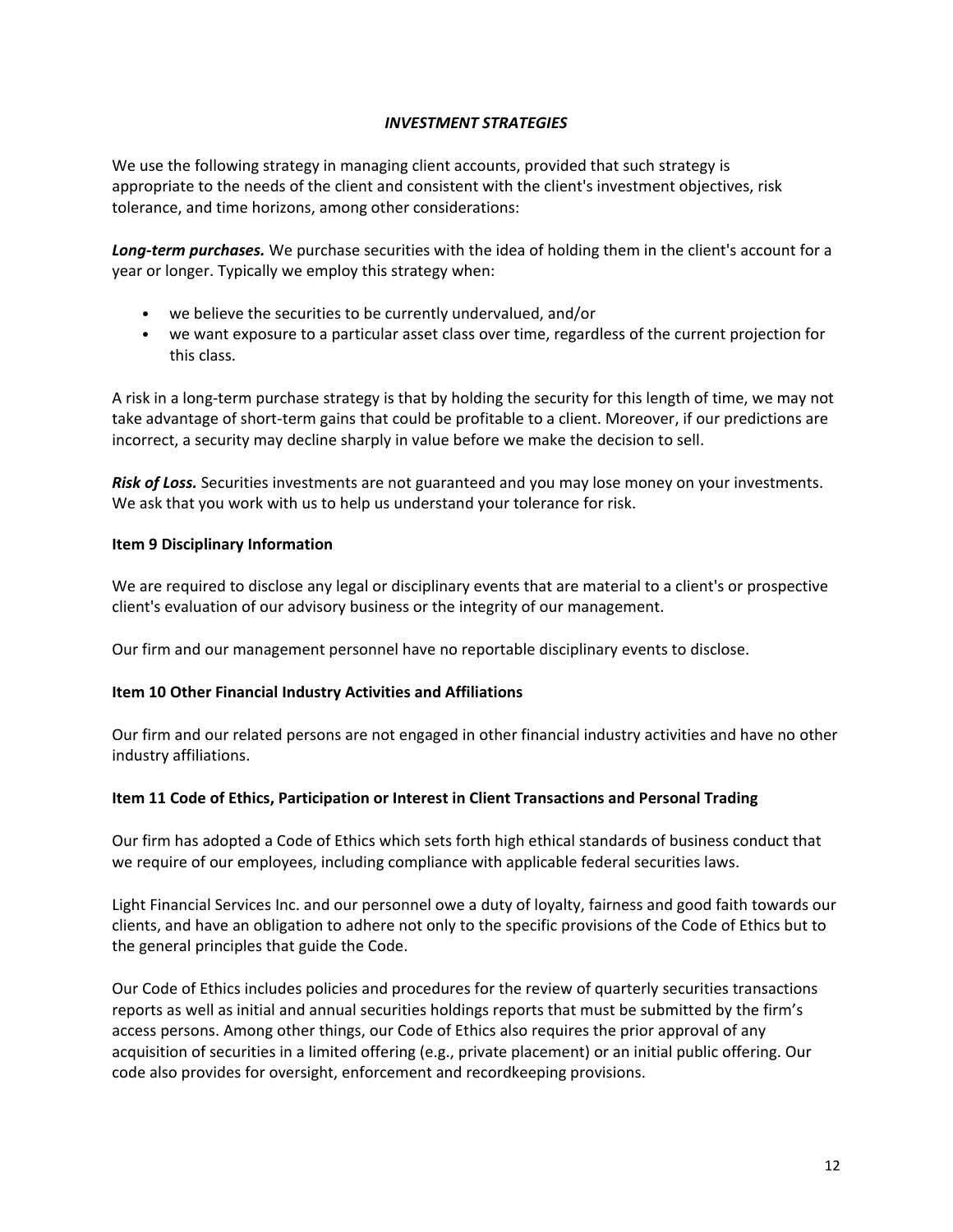Light Financial Services, Inc.'s Code of Ethics further includes the firm's policy prohibiting the use of material non-public information. While we do not believe that we have any particular access to nonpublic information, all employees are reminded that such information may not be used in a personal or professional capacity.

A copy of our Code of Ethics is available to our advisory clients and prospective clients. You may request a copy by email sent to [paul@lightfinancialservices.com,](mailto:paul@lightfinancialservices.com) or by calling us at 701-356-5106.

Light Financial Services Inc. and individuals associated with our firm are prohibited from engaging in principal transactions.

Light Financial Services Inc. and individuals associated with our firm are prohibited from engaging in agency cross transactions.

Our Code of Ethics is designed to assure that the personal securities transactions, activities and interests of our employees will not interfere with (i) making decisions in the best interest of advisory clients and (ii) implementing such decisions while, at the same time, allowing employees to invest for their own accounts.

Our firm and/or individuals associated with our firm may buy or sell for their personal accounts securities identical to or different from those recommended to our clients. In addition, any related person(s) may have an interest or position in a certain security(ies) which may also be recommended to a client.

It is the expressed policy of our firm that no person employed by us may purchase or sell any security prior to a transaction(s) being implemented for an advisory account, thereby preventing such employee(s) from benefiting from transactions placed on behalf of advisory accounts.

We may aggregate our employee trades with client transactions where possible and when compliant with our duty to seek best execution for our clients. In these instances, participating clients will receive an average share price and transaction costs will be shared equally and on a pro-rata basis. In the instances where there is a partial fill of a particular batched order, we will allocate all purchases prorata, with each account paying the average price. Our employee accounts will be included in the prorata allocation.

As these situations represent conflicts of interest to our clients, we have established the following policies and procedures for implementing our firm's Code of Ethics, to ensure our firm complies with its regulatory obligations and provides our clients and potential clients with full and fair disclosure of such conflicts of interest:

No principal or employee of our firm may put his or her own interest above the interest of an advisory client.

- 1) No principal or employee of our firm may buy or sell securities for their personal portfolio(s) where their decision is a result of information received as a result of his or her employment unless the information is also available to the investing public.
- 2) It is the expressed policy of our firm that no person employed by us may purchase or sell any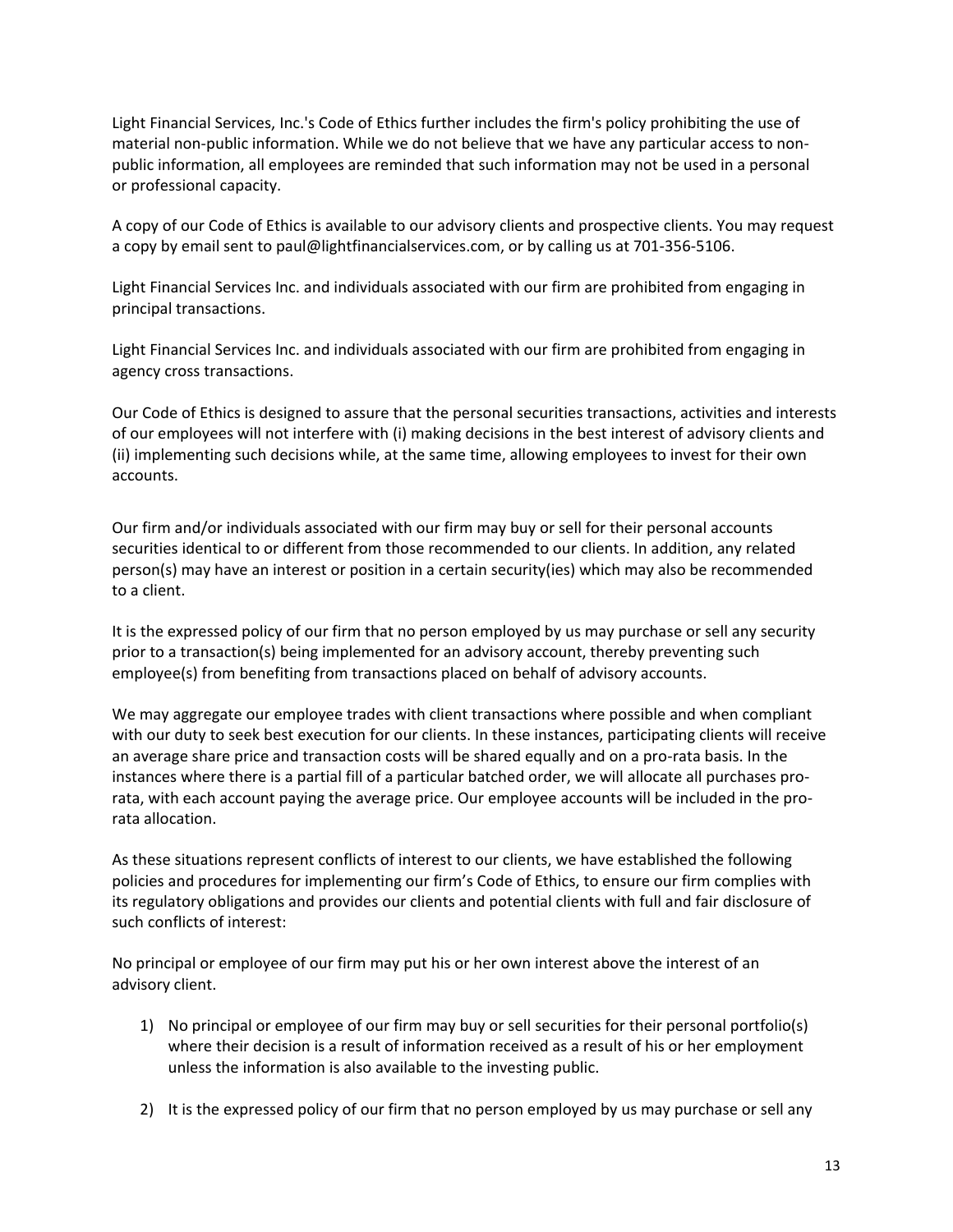security prior to a transaction(s) being implemented for an advisory account. This prevents such employees from benefiting from transactions placed on behalf of advisory accounts.

- 3) Our firm requires prior approval for any IPO or private placement investments by related persons of the firm.
- 4) We maintain a list of all reportable securities holdings for our firm and anyone associated with this advisory practice that has access to advisory recommendations ("access person"). These holdings are reviewed on a regular basis by our firm's Chief Compliance Officer or his/her designee.
- 5) We have established procedures for the maintenance of all required books and records.
- 6) Clients can decline to implement any advice rendered, except in situations where our firm is granted discretionary authority.
- 7) All of our principals and employees must act in accordance with all applicable Federal and State regulations governing registered investment advisory practices.
- 8) We require delivery and acknowledgement of the Code of Ethics by each supervised person of our firm.
- 9) We have established policies requiring the reporting of Code of Ethics violations to our senior management.
- 10) Any individual who violates any of the above restrictions may be subject to termination.

## <span id="page-13-0"></span>**Item 12 Brokerage Practices**

Light Financial Services Inc. will not make commitments to any broker or dealer to compensate that broker or dealer through brokerage or dealer transactions for client referrals; however, a conflict of interest arises between the client's interest in obtaining best price and execution and Light Financial Services Inc.'s interest in receiving future referrals.

Light Financial Services Inc. conducts periodic soft-dollar reviews, analyzing price and commissions offered by the various brokers used and volume of client commissions directed to each broker. Moreover, we perform a qualitative ranking of all brokers used by interviewing and/or polling our trading staff.

Light Financial Services Inc. requires that clients provide us with written authority to determine the broker-dealer to use and the commission costs that will be charged to our clients for these transactions.

These clients must include any limitations on this discretionary authority in this written authority statement. Clients may change/amend these limitations as required. Such amendments must be provided to us in writing.

Light Financial Services Inc. will block trades where possible and when advantageous to clients. This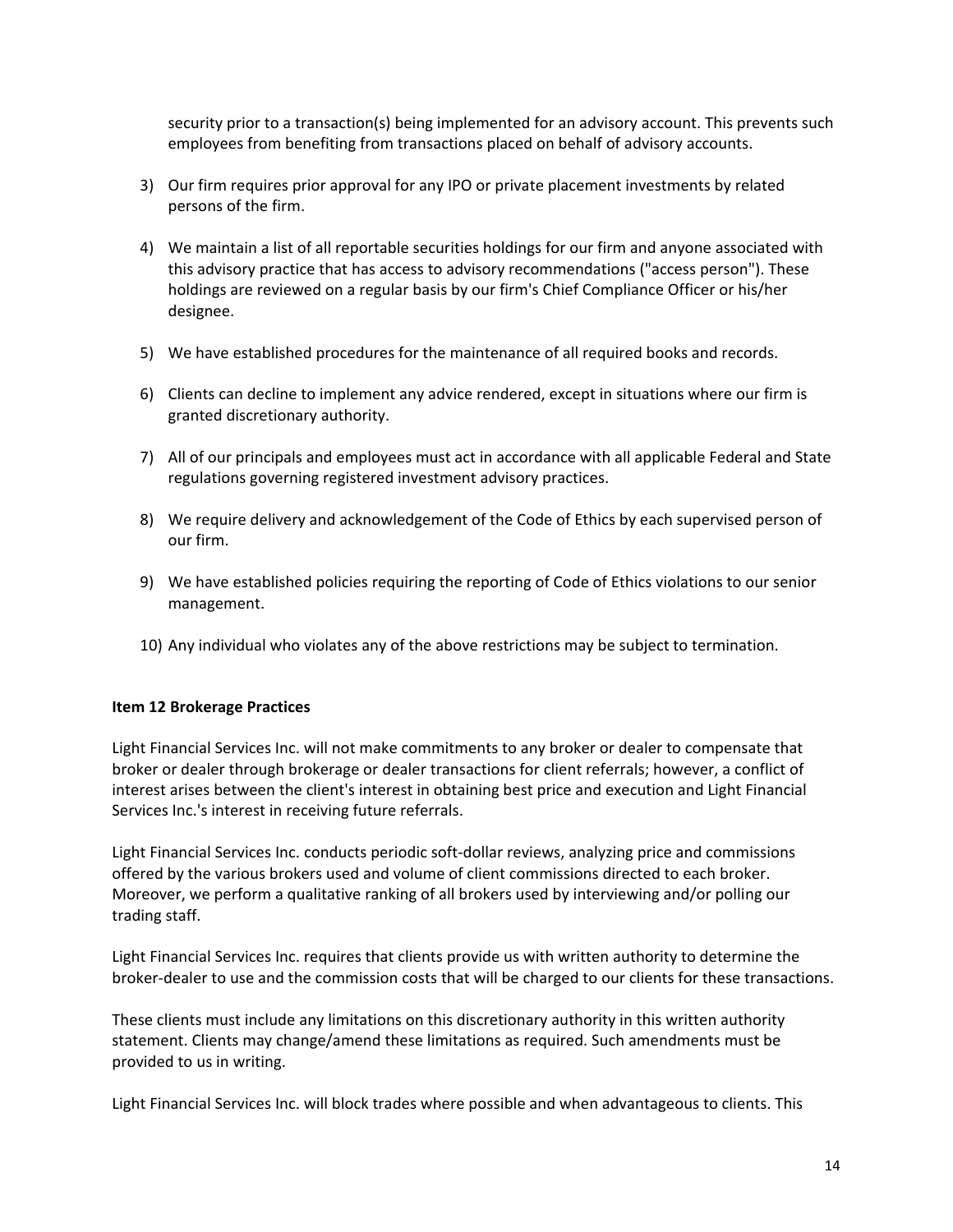blocking of trades permits the trading of aggregate blocks of securities composed of assets from multiple client accounts, so long as transaction costs are shared equally and on a pro-rated basis between all accounts included in any such block.

Block trading may allow us to execute equity trades in a timelier, more equitable manner, at an average share price. Light Financial Services Inc. typically does not aggregate trades among clients whose accounts can be traded at a given broker. In the event there is a block transaction, Light Financial Services Inc.'s block trading policy and procedures are as follows:

- 1) Transactions for any client account may not be aggregated for execution if the practice is prohibited by or inconsistent with the client's advisory agreement with Light Financial Services Inc., or our firm's order allocation policy.
- 2) The trading desk in concert with the portfolio manager must determine that the purchase or sale of the particular security involved is appropriate for the client and consistent with the client's investment objectives and with any investment guidelines or restrictions applicable to the client's account.
- 3) The portfolio manager must reasonably believe that the order aggregation will benefit, and will enable Light Financial Services Inc. to seek best execution for each client participating in the aggregated order. This requires a good faith judgment at the time the order is placed for the execution. It does not mean that the determination made in advance of the transaction must always prove to have been correct in the light of a "20-20 hindsight" perspective. Best execution includes the duty to seek the best quality of execution, as well as the best net price.
- 4) Prior to entry of an aggregated order, a written order ticket must be completed which identifies each client account participating in the order and the proposed allocation of the order, upon completion, to those clients.
- 5) If the order cannot be executed in full at the same price or time, the securities actually purchased or sold by the close of each business day must be allocated pro rata among the participating client accounts in accordance with the initial order ticket or other written statement of allocation. However, adjustments to this pro rata allocation may be made to participating client accounts in accordance with the initial order ticket or other written statement of allocation. Furthermore, adjustments to this pro rata allocation may be made to avoid having odd amounts of shares held in any client account, or to avoid excessive ticket charges in smaller accounts.
- 6) Generally, each client that participates in the aggregated order must do so at the average price for all separate transactions made to fill the order, and must share in the commissions on a pro rata basis in proportion to the client's participation. Under the client's agreement with the custodian/broker, transaction costs may be based on the number of shares traded for each client.
- 7) If the order will be allocated in a manner other than that stated in the initial statement of allocation, a written explanation of the change must be provided to and approved by the Chief Compliance Officer no later than the morning following the execution of the aggregate trade.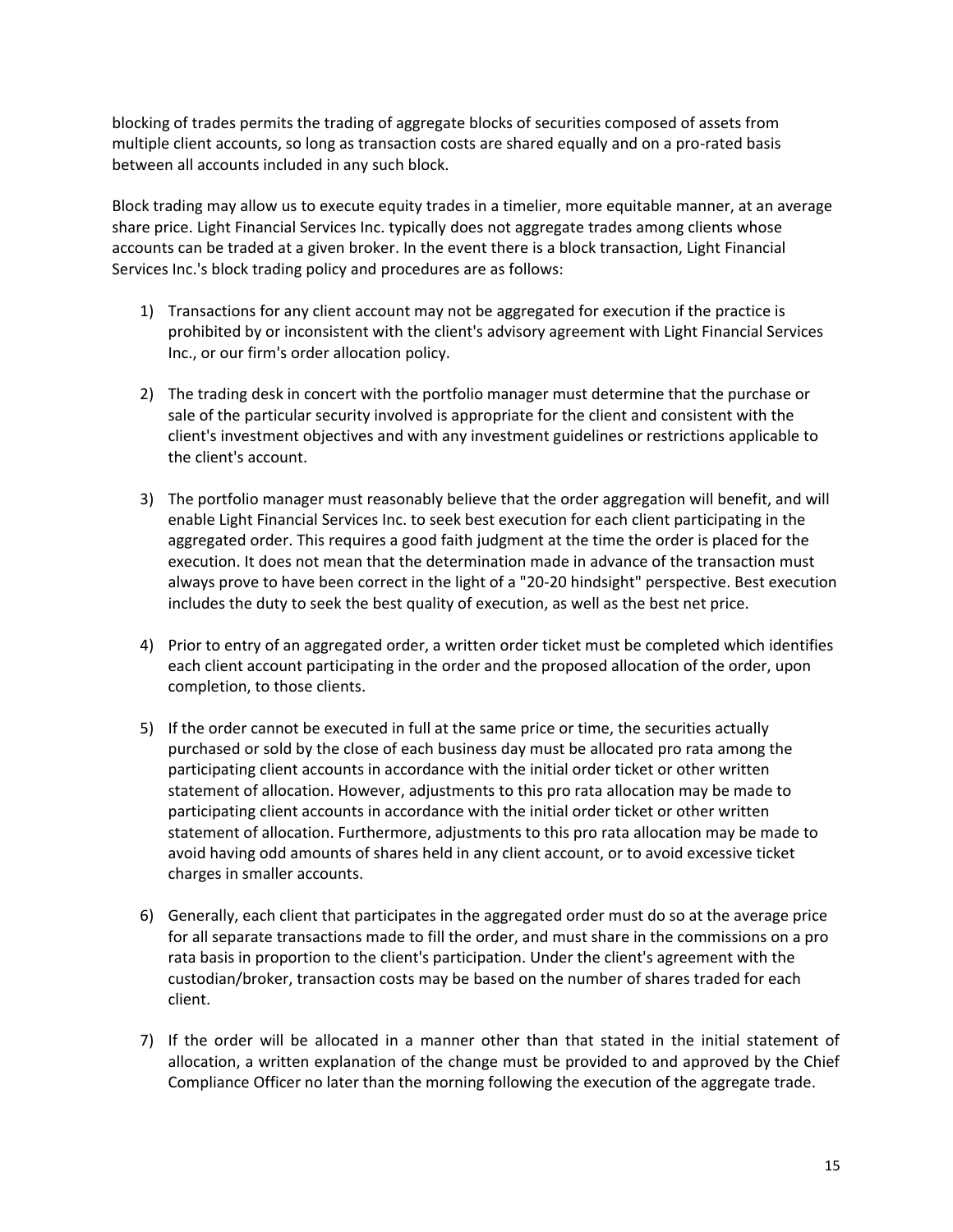- 8) Light Financial Services Inc.'s client account records separately reflect, for each account in which the aggregated transaction occurred, the securities which are held by, and bought and sold for, that account.
- 9) Funds and securities for aggregated orders are clearly identified on Light Financial Services Inc.'s records and to the broker-dealers or other intermediaries handling the transactions, by the appropriate account numbers for each participating client.
- 10) No client or account will be favored over another.

Light Financial Services, Inc. participates in the institutional customer program offered by TD Ameritrade Institutional. TD Ameritrade Institutional is a division of TD Ameritrade Inc., member SIPC ("TD Ameritrade"), an unaffiliated SEC-registered broker-dealer and FINRA member. TD Ameritrade offers services to independent investment advisers which include custody of securities, trade execution, clearance and settlement of transactions. Light Financial Services, Inc. receives some benefits from TD Ameritrade through our participation in the program.

Light Financial Services, Inc. participates in TD Ameritrade's Institutional customer program and we may recommend TD Ameritrade for custody and brokerage services. There is no direct link between our firm's participation in the program and the investment advice we give to our clients, although we receive economic benefits through our participation in the program that are typically not available to TD Ameritrade retail investors.

These benefits include the following products and services (provided without cost or at a discount): duplicate client *statements and* confirmations; research related products and tools; consulting services; access to a trading desk serving adviser participants; access to block trading (which provides the ability to aggregate securities transactions for execution and then allocate the appropriate shares to client accounts); the ability to have advisory fees deducted directly from client accounts; access to an electronic communications network for client order entry and account information; access to mutual funds with no transaction fees and to certain Institutional money managers; and discounts on compliance, marketing, research, technology, and practice management products or services provided to Light Financial Services, Inc. by third party vendors. TD Ameritrade may also pay for business consulting and professional services received by Light Financial Services, Inc.'s related persons and may also pay or reimburse expenses (including travel, lodging, meals and entertainment expenses) for Light Financial Services, Inc.'s personnel to attend conferences or meetings relating to the program or to TD Ameritrade's adviser custody and brokerage services.

Some of the products and services made available by TD Ameritrade through the program may benefit Light Financial Services, Inc. but may not benefit our client accounts. These products or services may assist us in managing and administering client accounts, including accounts not maintained at TD Ameritrade. Other services made available by TD Ameritrade are intended to help us manage and further develop our business enterprise. The benefits received by Light Financial Services, Inc. or our personnel through participation in the program do not depend on the amount of brokerage transactions directed to TD Ameritrade. Clients should be aware, however, that the receipt of economic benefits by Light Financial Services, Inc. or our related persons in and of itself creates a conflict of interest and may indirectly influence our recommendation of TD Ameritrade for custody and brokerage services.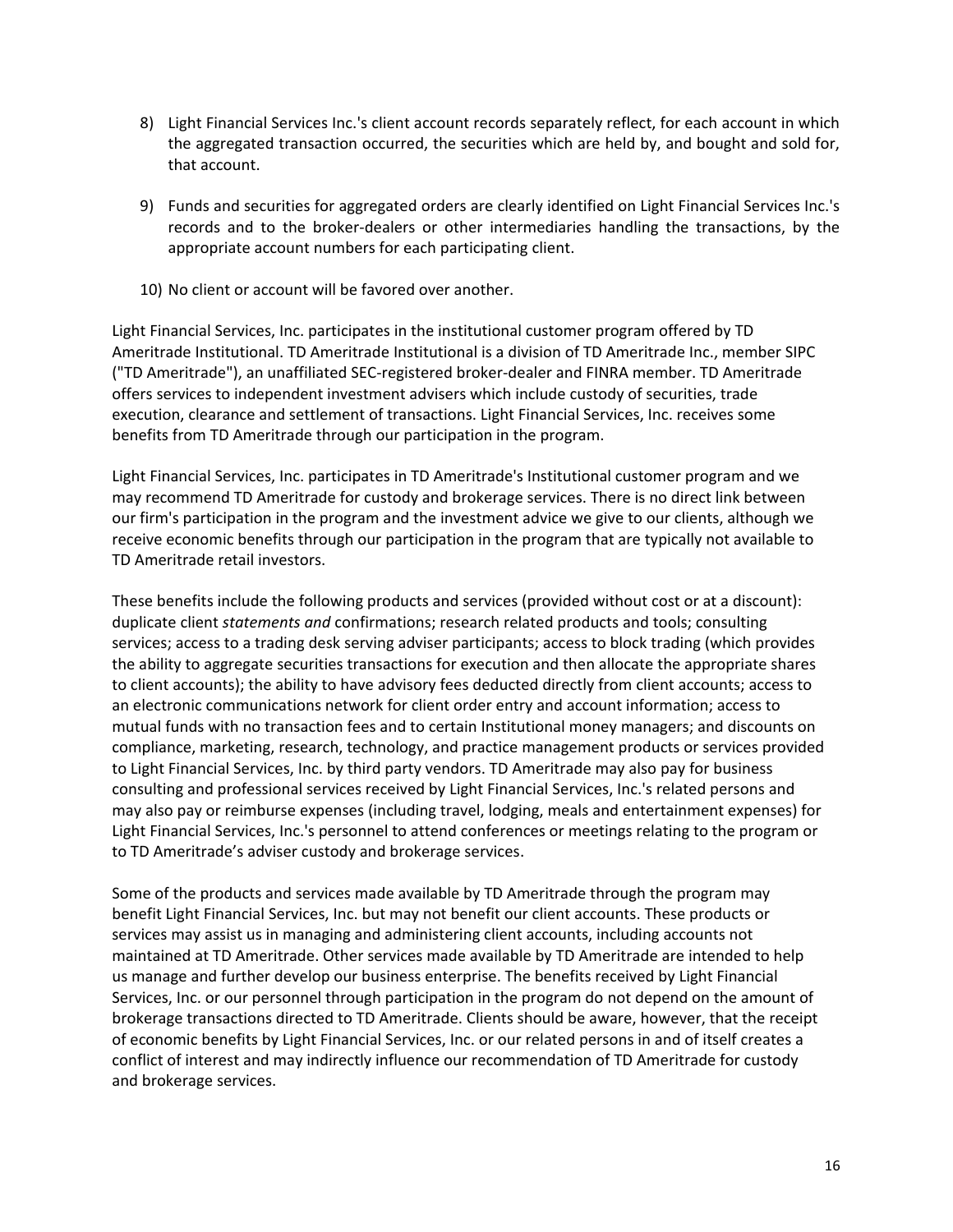Light Financial Services Inc. also receives from TD Ameritrade certain additional economic benefits ("Additional Services") that may or may not be offered to any other independent investment advisers participating in the program. TD Ameritrade provides the Additional Services to our firm in its sole discretion and at its own expense, and Light Financial Services Inc. does not pay any fees to TD Ameritrade for the Additional Services. Light Financial Services Inc. and TD Ameritrade have entered into a separate agreement ("Additional Services Addendum") to govern the terms of the provision of the Additional Services.

Light Financial Services Inc.'s receipt of Additional Services raises conflicts of interest. In providing Additional Services to our firm, TD Ameritrade most likely considers the amount and profitability to TD Ameritrade of the assets in, and trades placed for, our client accounts maintained with TD Ameritrade. TD Ameritrade has the right to terminate the Additional Services Addendum with Light Financial Services Inc., in its sole discretion, provided certain conditions are met. Consequently, in order to continue to obtain the Additional Services from TD Ameritrade, we may have an incentive to recommend to our clients that the assets under management by us be held in custody with TD Ameritrade and to place transactions for client accounts with TD Ameritrade.

Light Financial Services Inc.'s receipt of Additional Services does not diminish our duty to act in the best interests of our clients, including seeking best execution of trades for client accounts.

# **PRODUCTS AND SERVICES AVAILABLE TO US FROM ORION**

Light Financial Services Inc. has been designated as a member of the Orion Portfolio Solutions' Elite Advisor Group. As such, we and our clients get access to their institutional brokerage services (trading, reporting, and related services). Orion also makes available various support services. Some of those services help us manage or administer our clients' accounts, while others help us manage and grow our business.

Orion's services include access to a broad range of investment products and execution of securities transactions.

Orion also makes available to us other products and services that benefit us but do not directly benefit you or your account. These products and services assist us in managing and administering our clients' accounts and operating our firm.

Orion also offers other services intended to help us manage and further develop our business enterprise. These services include:

- Service needs prioritized by a dedicated Orion Portfolio Solutions customer service representative,
- Quarterly calls with the Orion Portfolio Solutions executive team who will share recent developments and solicit your feedback,
- One-on-one support to create custom statements for your clients,
- Enhanced processing/paperwork review and the ability to request quarterly trend reporting,
- Educational conferences and events; and,
- Marketing consulting and support.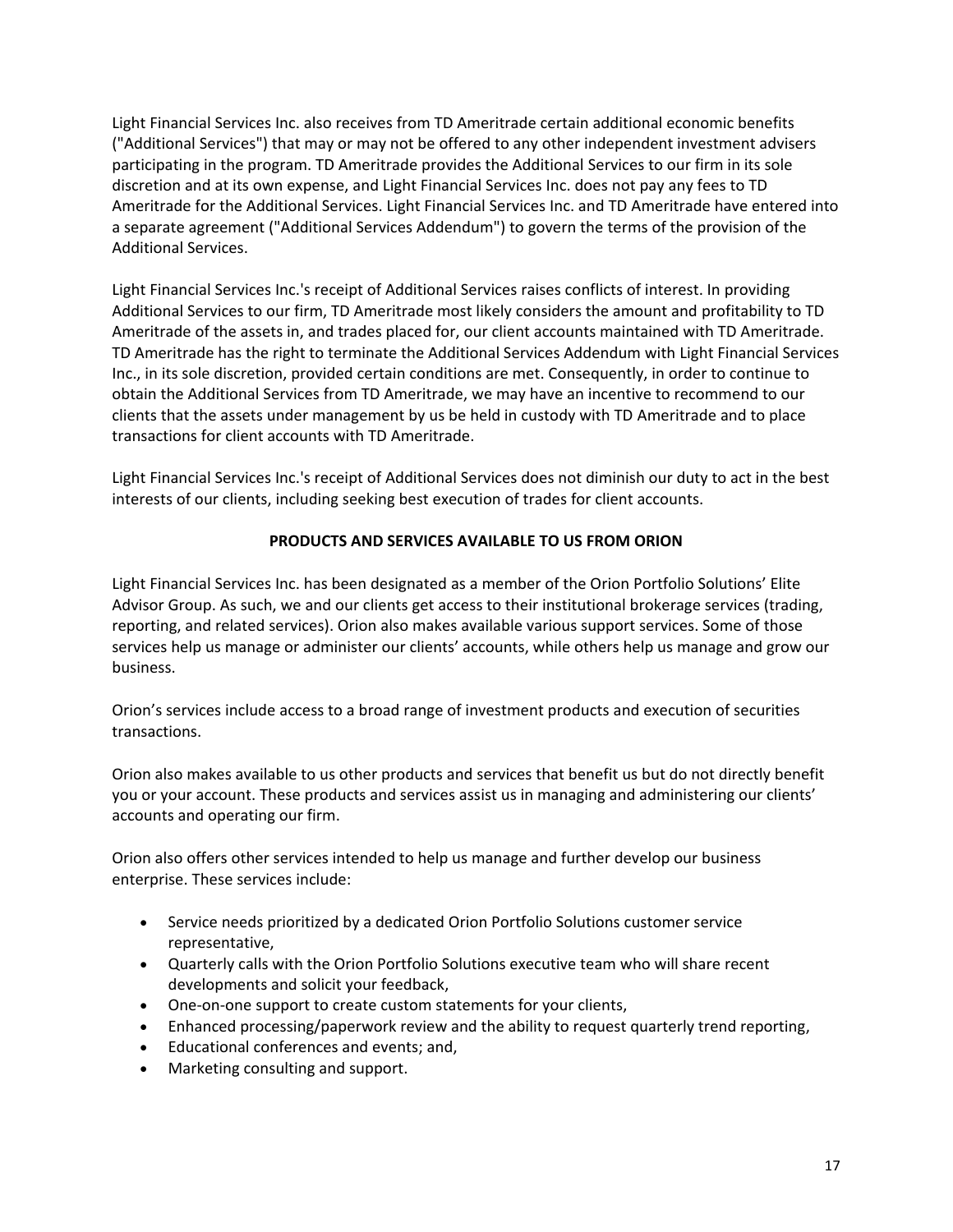#### <span id="page-17-0"></span>**Item 13 Review of Accounts**

#### **PORTFOLIO MANAGEMENT SERVICES**

*REVIEWS:* While the underlying securities within Individual Portfolio Management Services accounts are continually monitored, these accounts are reviewed at least annually. Accounts are reviewed in the context of each client's stated investment objectives and guidelines. More frequent reviews may be triggered by material changes in variables such as the client's individual circumstances, or the market, political or economic environment.

*REPORTS:* In addition to the monthly statements and confirmations of transactions that Portfolio Management Services clients receive from their broker-dealer, Light Financial Services, Inc. may also provide reports summarizing account performance, balances and holdings during annual client meetings (as conducted in person or on the phone), or as otherwise contracted for.

## **MODEL PORTFOLIO MANAGEMENT SERVICES**

*REVIEWS:* While the underlying securities within Model Portfolio Management Services accounts are regularly monitored, these accounts are reviewed on a semi-annual basis. Accounts are reviewed in the context of the investment objectives and guidelines of each model portfolio as well as any investment restrictions provided by the client. More frequent reviews may be triggered by material changes in variables such as the client's individual circumstances, or the market, political or economic environment.

*REPORTS:* In addition to the monthly statements and confirmations of transactions that Portfolio Management Services clients receive from their broker-dealer, Light Financial Services, Inc. may also provide reports summarizing account performance, balances and holdings during annual client meetings (as conducted in person or on the phone), or as otherwise contracted for.

## **ORION PROGRAMS**

*REVIEWS:* While the underlying securities within the Orion Wrap Program are regularly monitored, these accounts are reviewed on a semi-annual basis. Accounts are reviewed in the context of the investment objectives and guidelines of program as well as any investment restrictions provided by the client. More frequent reviews may be triggered by material changes in variables such as the client's individual circumstances, or the market, political or economic environment.

*REPORTS:* Orion will provide these client accounts with reports as contracted for at the inception of the advisory relationship.

## **FINANCIAL PLANNING SERVICES**

*REVIEWS:* While reviews may occur at different stages depending on the nature and terms of the specific engagement, typically no formal reviews will be conducted for Financial Planning clients unless otherwise contracted for.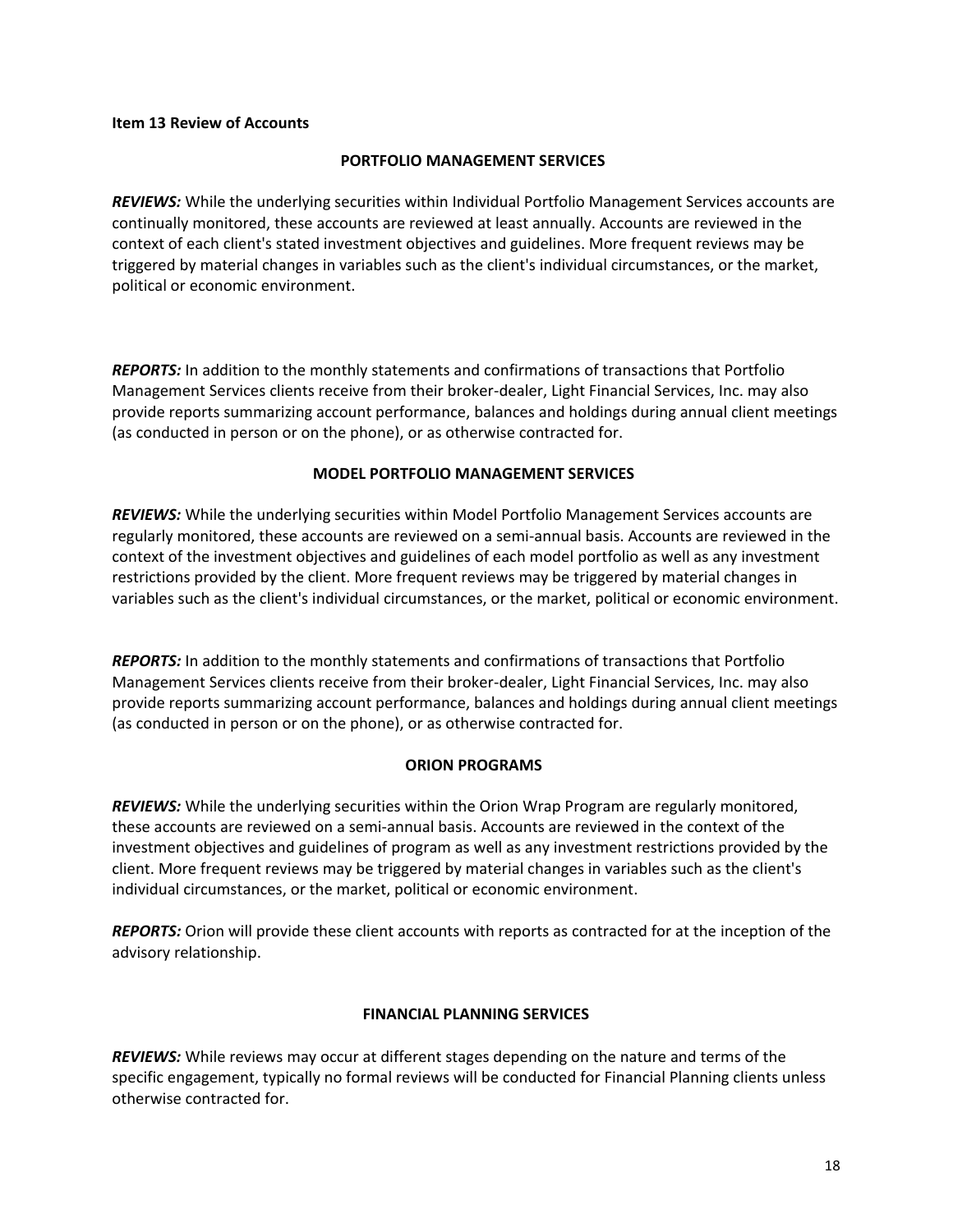*REPORTS:* Financial Planning clients will receive a completed financial plan. Additional reports will not typically be provided unless otherwise contracted for.

## **CONSULTING SERVICES**

*REVIEWS:* While reviews may occur at different stages depending on the nature and terms of the specific engagement, typically no formal reviews will be conducted for Consulting Services clients unless otherwise contracted for. Such reviews will be conducted by the client's account representative.

*REPORTS:* Consulting Services clients will not typically receive reports due to the nature of the service.

## <span id="page-18-0"></span>**Item 14 Client Referrals and Other Compensation**

It is Light Financial Services Inc.'s policy not to engage solicitors or to pay related or non-related persons for referring potential clients to our firm.

It is Light Financial Services Inc.'s policy not to accept or allow our related persons to accept any form of compensation, including cash, sales awards or other prizes, from a non-client in conjunction with the advisory services we provide to our clients.

# <span id="page-18-1"></span>**Item 15 Custody**

We previously disclosed in the "Fees and Compensation" section (Item 5) of this Brochure that our firm directly debits advisory fees from client accounts.

As part of this billing process, the client's custodian is advised of the amount of the fee to be deducted from that client's account. On at least a quarterly basis, the custodian is required to send to the client a statement showing all transactions within the account during the reporting period.

Because the custodian does not calculate the amount of the fee to be deducted, it is important for clients to carefully review their custodial statements to verify the accuracy of the calculation, among other things. Clients should contact us directly if they believe that there may be an error in their statement.

Our firm does not have actual or constructive custody of client accounts.

## <span id="page-18-2"></span>**Item 16 Investment Discretion**

Clients may hire us to provide discretionary asset management services, in which case we place trades in a client's account without contacting the client prior to each trade to obtain the client's permission.

Our discretionary authority includes the ability to do the following without contacting the client:

- determine the security to buy or sell; and/or
- determine the amount of the security to buy or sell